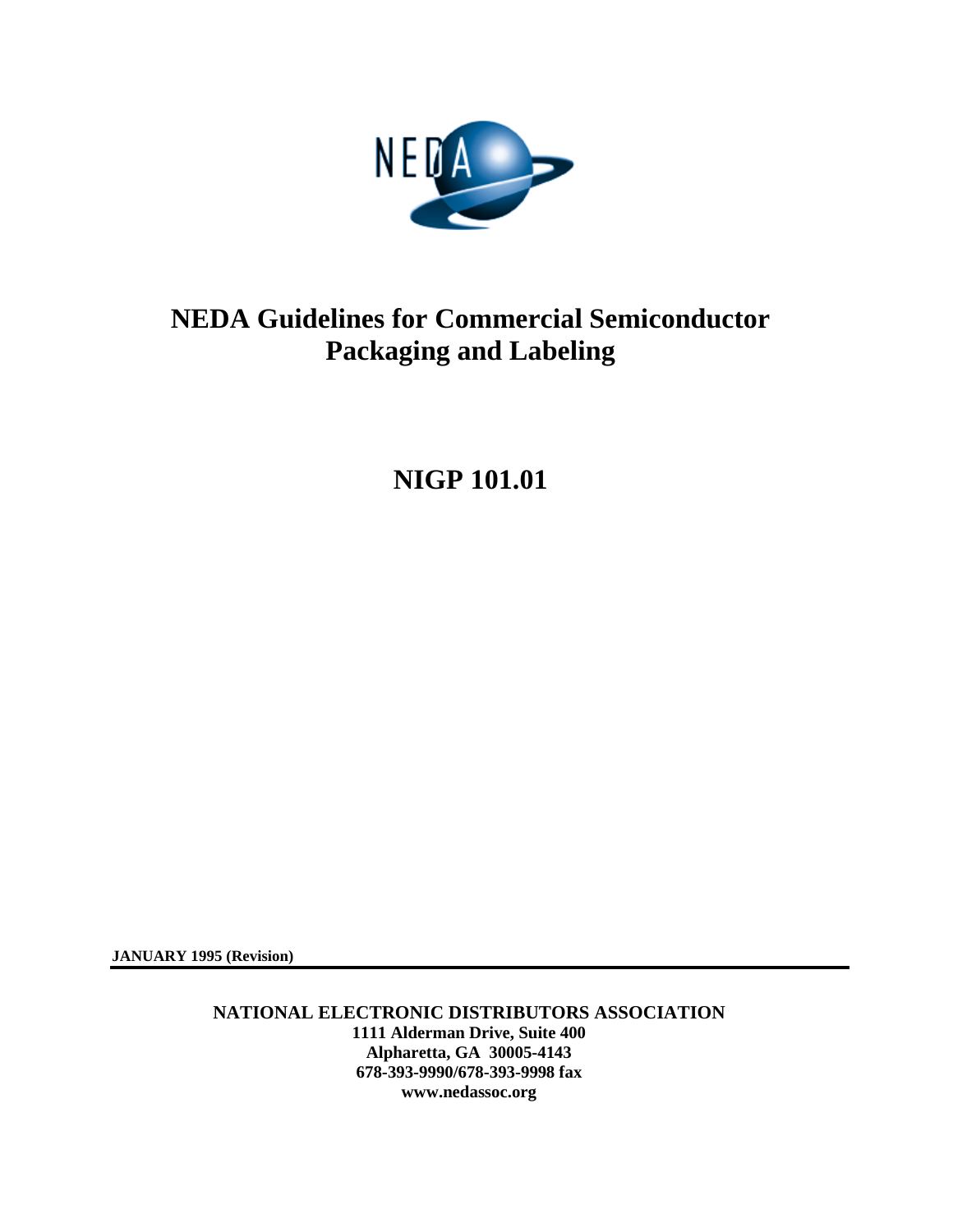### **NOTICE**

NEDA Industry Guidelines and Publications contain material that has been prepared, progressively reviewed, and approved through various NEDA sponsored industry task forces comprised of NEDA member distributors and manufacturers and subsequently reviewed and approved by the NEDA Board of Directors.

NEDA Industry Guidelines and Publications are designed to serve the public interest including electronic component distributors through the promotion of standardized practices between manufacturers and distributors resulting in improved efficiency, profitability and product quality. Existence of such guidelines shall not in any respect preclude any member or non-member of NEDA from selling or manufacturing products not in conformance to such guidelines, nor shall the existence of such guidelines preclude their voluntary use by those other than NEDA members, whether the guideline is to be used either domestically or internationally.

NEDA does not assume any liability or obligation whatever to parties adopting NEDA Industry Guidelines and Publications.

Inquiries, comments and suggestions relative to the content of this NEDA Industry Guideline should be addressed to NEDA headquarters.

#### Published by

#### **NATIONAL ELECTRONIC DISTRIBUTORS ASSOCIATION**

1111 Alderman Drive, Suite 400 Alpharetta, GA 30005 678.393.9990/678.393.9998 fax

Copyright 1992 & 1995

Printed in U.S.A.

All rights reserved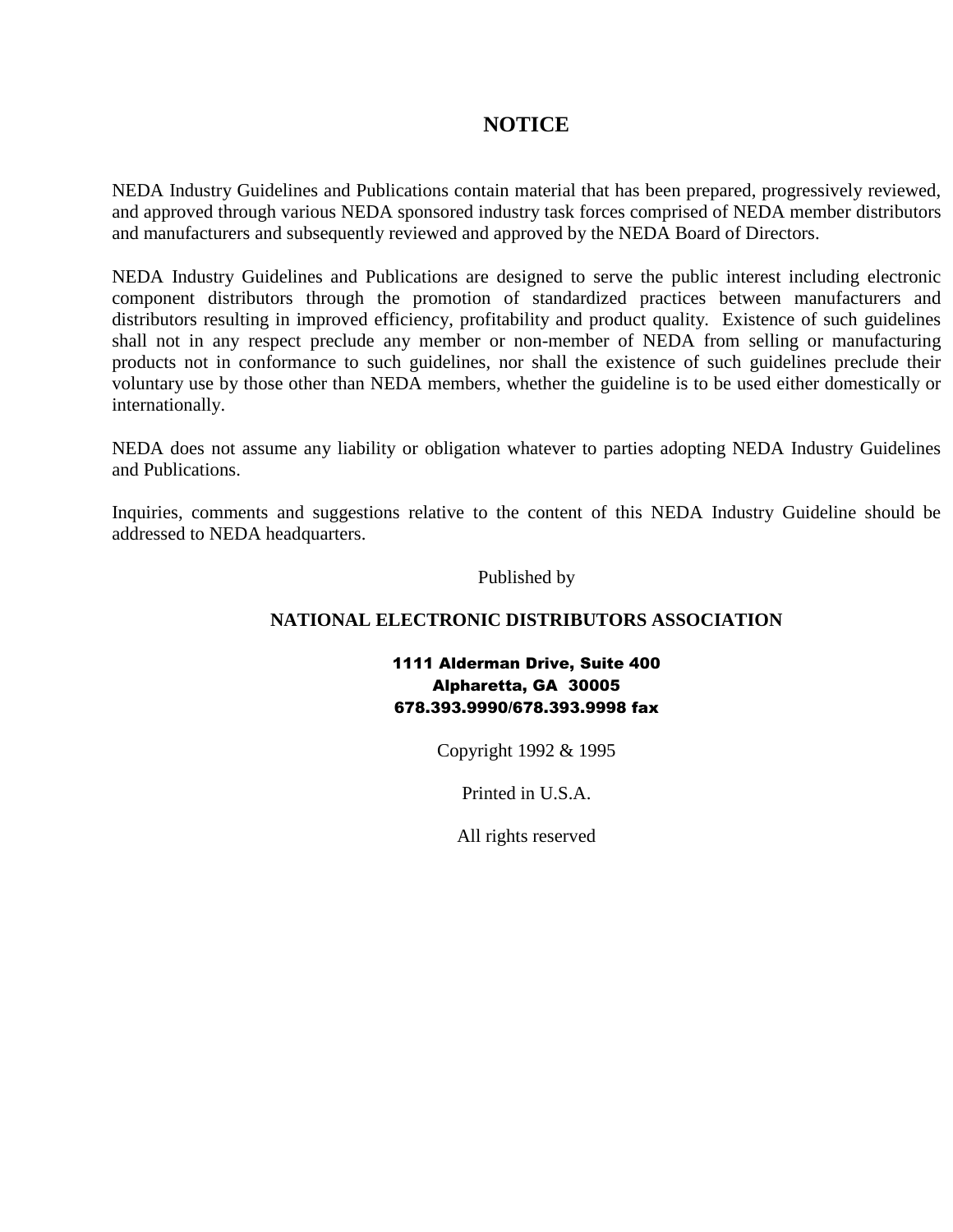# **NEDA Guidelines for Commercial Semiconductor**

# **Packaging and Labeling**

### **Introduction**

Growing global competition for the industries which comprise the predominant users of electronic components, particularly semiconductor products, is resulting in a continuous evolution in customers' practices and their vendor performance expectations. Customer preferred vendor programs for manufacturers and distributors are a growing trend. Stringent performance evaluations for product integrity, correctness of deliveries and related service parameters have resulted from these market driven quality initiatives and remain integral to such approved vendor programs.

Within the semiconductor customer community, the quest for improved product quality, shorter time-to market cycles and zero-defect product manufacturing is rapidly advancing. Customer demands on their vendor base (distributors and manufacturers alike) also include greater demands for ESD protection, inspection of products, and a shortening window for the range of acceptable date codes for products. A growing percentage of top tier customers are demanding delivery of semiconductor products with a maximum date code age restriction.

Electronic component distributors must meet their customers' service quality demands, including providing products within customers' age specifications. Distributors find it increasing difficult to meet such demands as the gap widens between date codes on products received from manufacturers and customers' acceptable date code specifications.

Distributors increasingly face conflicting demands. Customers want assurances they are receiving recent datecoded products. Many are also requiring that entire shipments have the same date code. This requires costly physical inspection and sorting of products by distributors; however, manufacturers discourage and penalize the opening of factory-sealed packaging necessary to conduct such inspections.

The whole semiconductor industry must adapt its practices to meet the customers' service and quality demands to be competitive within the OEM community. Distributors believe that adherence to a service quality standard responsive to customers' demands for recent date-coded products is the approach most likely to bring market demands and industry practice back into harmony.

In order for Distributors and Manufacturers to meet the increased service and quality demands of the end user, NEDA has actively promoted the development and implementation of standardized packaging, handling, and labeling practices.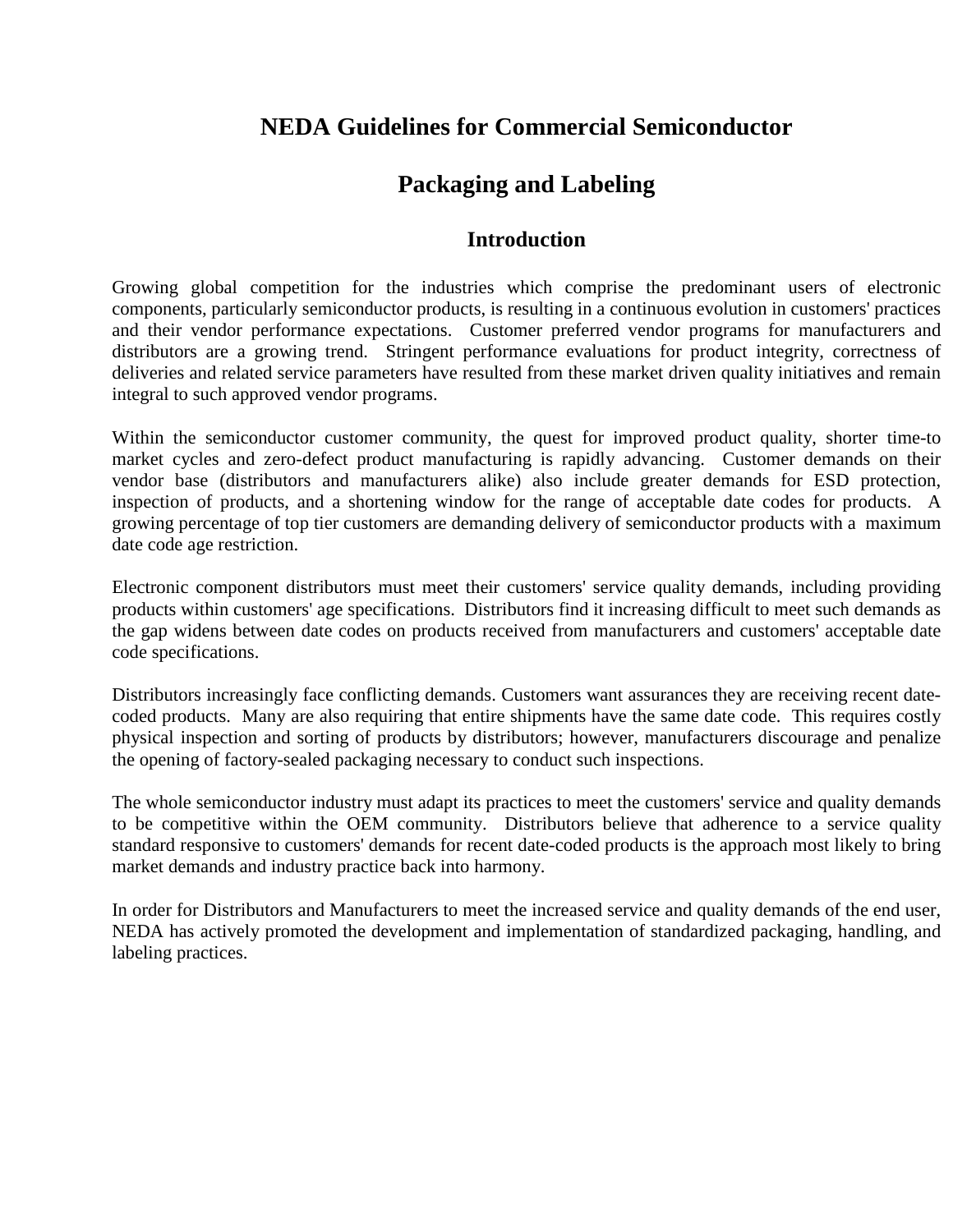1. Date codes on all commercial product must be less than 12 months when shipped by the manufacturer excluding end of life product.

*The majority of the manufacturers represented on the task force generally endorse a recommendation that date codes, on all commercial product, must be less than 24 months when shipped to the distributor excluding end of life product.* 

2. There should be no more than one date code per tube, tray or reel.

*The majority of the manufacturers represented on the task force generally endorse a recommendation that in most instances, there must only be one date code per tube or tray and not more than 3 date codes per reel. When this is not possible, the manufacturers must provide a maximum of 2 date codes per tube or tray.* 

3. There should be no more than one date code/lot code per sealed box or sealed package. If this is not possible, then a label on the box or package should list all date codes and quantities per date code in the box.

*The majority of the manufacturers represented on the task force generally endorse distributor recommendation #3.* 

4. Tubes, trays and reels must be marked with the quantity per tube, tray, or reel. If this is not possible, then a label on the box or package should list the quantity per tube, tray or reel.

*The majority of the manufacturers represented on the task force generally endorse distributor recommendation #4.* 

- 5. Product Package and 3S Shipping Labels must include at a minimum:
	- A. Product Package

Mandatory Fields: The following data fields constitute a minimum requirement for distributors bar coding applications.

- a) Part Number (Customer) I. Data Identifier: P II. Fixed Length? No III. Ex: P1234567
- b) Date Code
	- I. Data Identifier: 9D II. Fixed Length? Yes (4 characters) III. Ex: 9D9340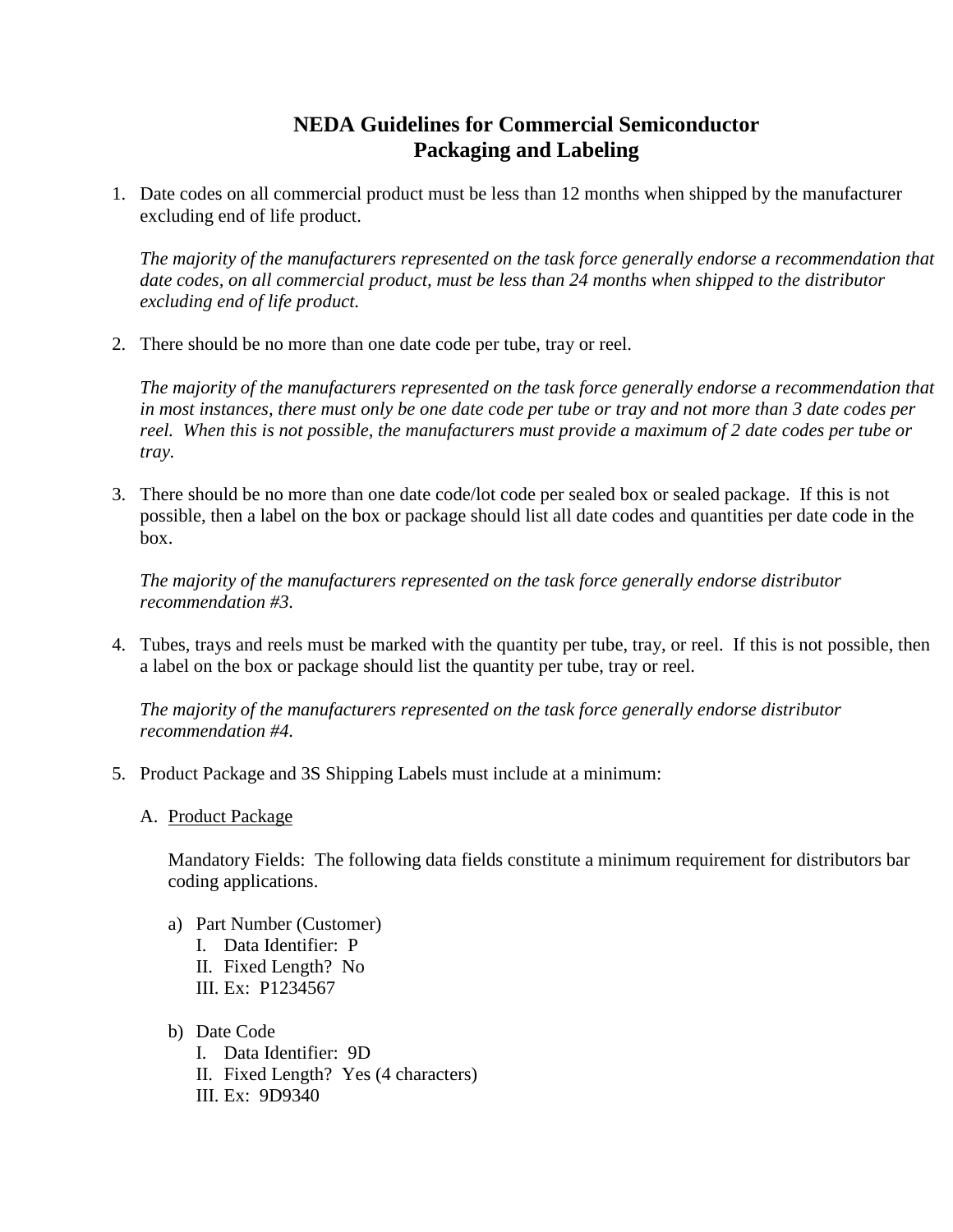c) Quantity

I. Data Identifier: Q

II. Fixed Length? No

III. Ex: Q2000

Optional Fields: Inclusion of optional data fields should be agreed upon between trading partners. (Example: traceability codes).

d) Tractability Codes (optional) I. Data Identifier: 1T II. Fixed Length? No III. Ex: 1TMA12345678

#### B. 3S Shipping Label

Mandatory Fields: The following data fields constitute a minimum requirement for distributor bar coding applications.

- a) Package ID
	- I. Data identifier: 3S II. Fixed Length? No III. Make up? UCC Vendor ID & Unique Number
	- IV. Ex: 3S0787990123345H005

#### b) Distributor's Purchase Order Number and Line Item Number

- I. Data Identifier: 14K (K only, if line item is not used)
- II. Fixed Length? No
- III. Ex: 14K12345+00001 K12345

- c) Customer Part Number
	- I. Data Identifier: P
	- II. Fixed Length? No
	- III. Ex: P512345A6
- d) Quantity
	- I. Data Identifier: Q
	- II. Fixed Length: No
	- III. Ex: Q15000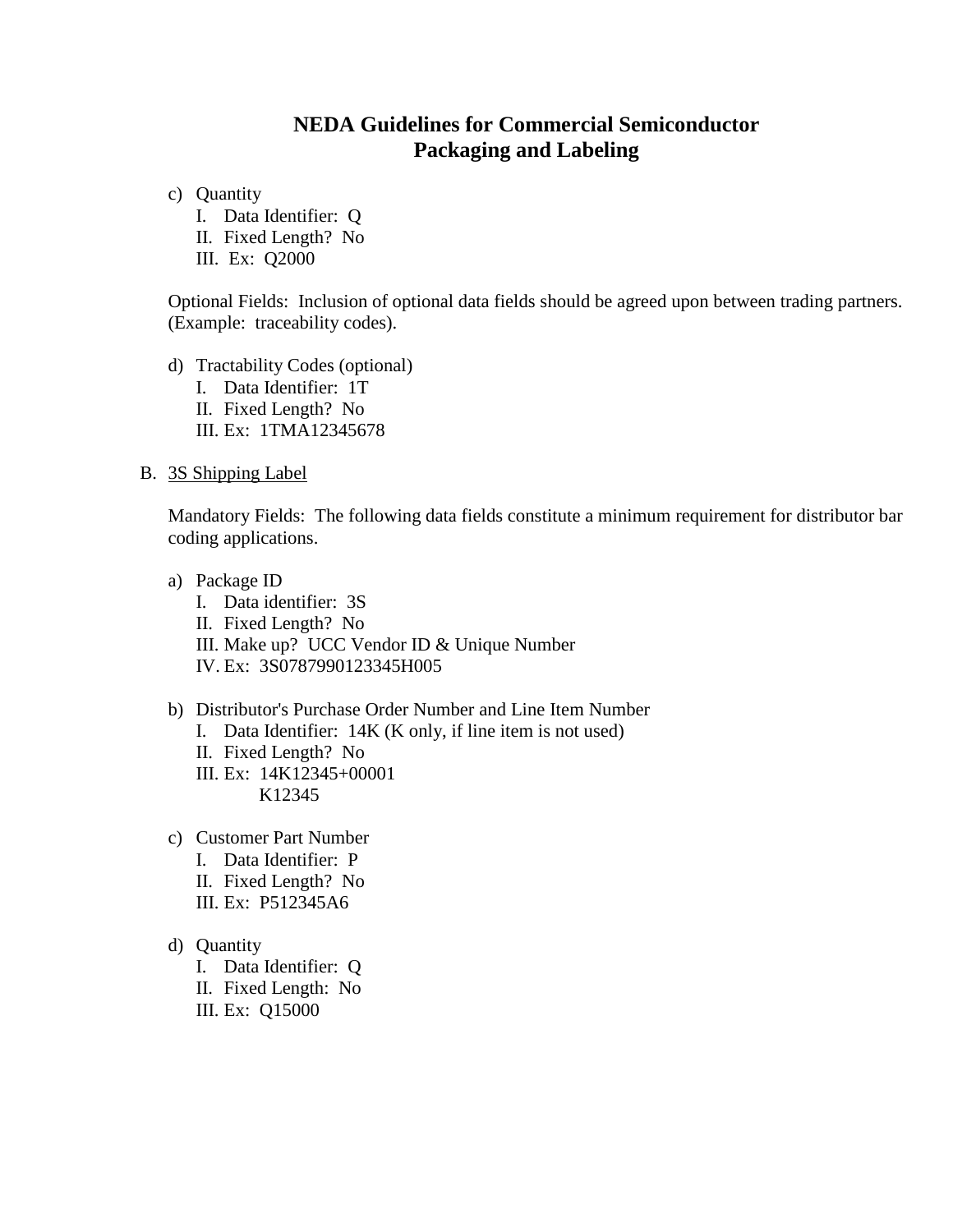- e) Package count
	- I. Number of shipping containers as "Box \_\_\_\_ of \_\_\_\_." (Human readable only)
	- II. Ex: Box 5 of 10 (5/10)

*The specifics of this recommendation have been directed to the Semiconductor Packaging and Labeling Task Force for further review. The ongoing results of those efforts are detailed in a separate series of related NEDA Guidelines available through NEDA.* 

- 6. a) All boxes or packages must be of a quantity to eliminate the presence of partial tubes.
	- b) Partial tubes under the AUP of \$5.00 (Distributor price), will not be accepted. All distributors will order all semiconductors in full tube quantities for parts less than \$5.00 AUP.
	- c) Distributors will return only in full tube quantities those same part numbers purchased in full tube quantities, excluding quality defects.

*The majority of the manufacturers represented on the task force generally endorse distributor recommendation #6.* 

7. All sealed containers must be maintained as a standard box or bag quantity by part number.

*The majority of the manufacturers represented on the task force generally endorse distributor recommendation #7.* 

- 8. Substitutions will be allowed only under the following guidelines:
	- a) Substitutions will be made only with prior approval from authorized Distributor personnel; and
	- b) An equal or better part; and
	- c) Clearly identifiable paperwork noting the original and substituted part; and
	- d) The Distributor will be required to cancel original P.O. line item and rebook order.

*The majority of the manufacturers represented on the task force generally endorse distributor recommendation #8.*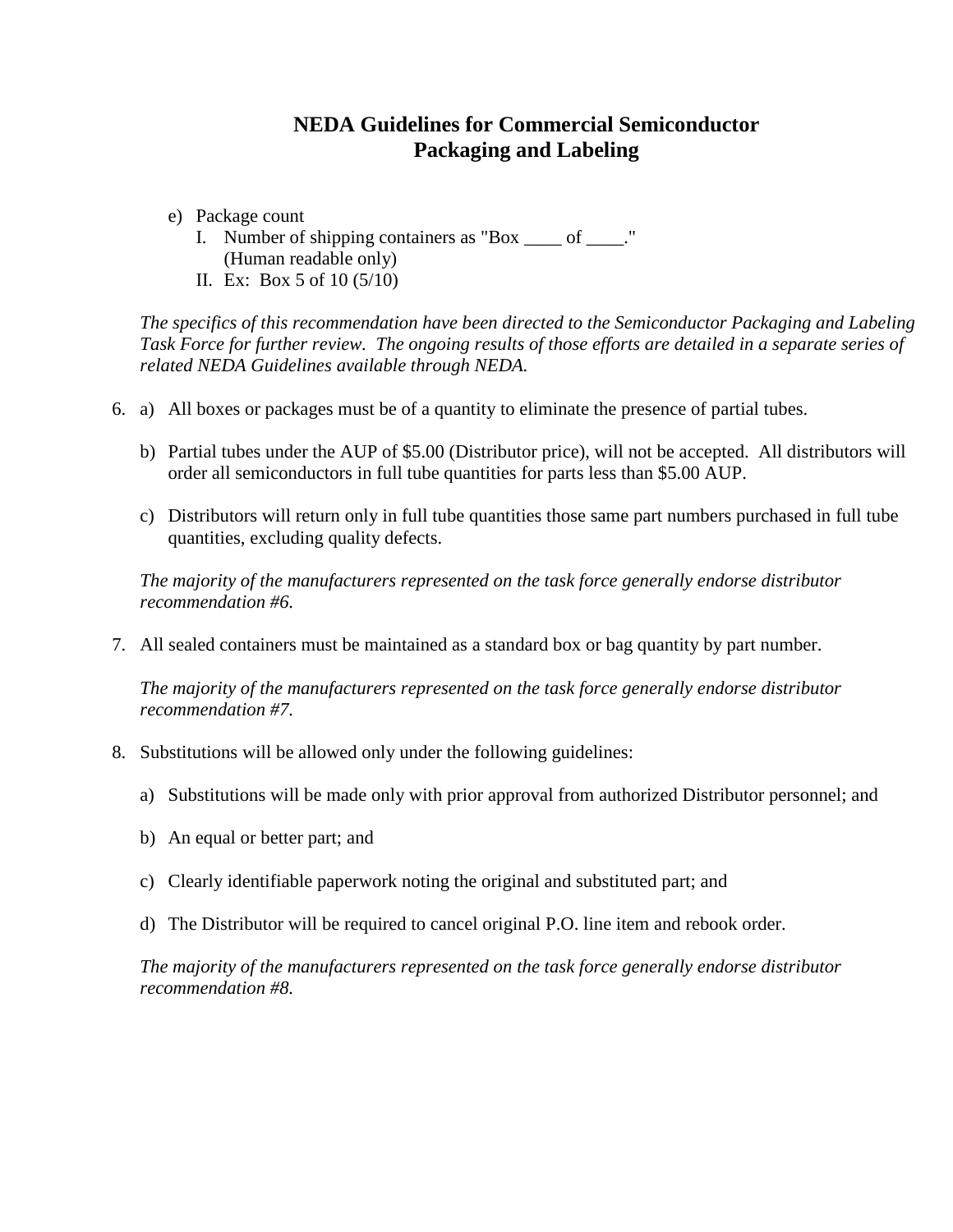The result of these ongoing efforts will allow the Distribution community to better serve their broad customer base with increased gains in efficiency and productivity. The overriding goal of Distributors throughout this process remains the timely delivery of product to the customer while minimizing the invasion of the Manufacturer's various levels of packaging thereby maintaining the "factory sealed quality" of the product.

A NEDA Task Force comprised of distributors and their suppliers was formed to develop standards and recommendations responsive to these needs. During 1991, This Task Force developed a list of distributor requirements and corresponding manufacturer positions for commercial semiconductor packaging and labeling (see attached recommendations). The Task Force formally convened for the first time in January, 1991 in San Jose, CA. The final meeting was held on September 11, 1991 following the close of the Arrow Electronics Semiconductor Quality Symposium.

Responses from the final ballot indicated that a majority consensus generally endorsed all eight positions. Subsequently, the NEDA Board of Directors, in February, 1992, approved publication of this document as an official NEDA Guideline.

NEDA Distributors and the Task Force would like to emphasize the following:

- 1. When these efforts began, the industry had nothing addressing these issues.
- 2. While they may not represent ultimate or ideal long-term solutions for either the manufacturers or the distributors, these eight points of general agreement represent an important staring point from which to build.
- 3. Compliance will not happen overnight. All parties can use these items as goals to work towards over a reasonable length of time. Compliance will be monitored with continuously revised publication of the accompanying Implementation Matrix.
- 4. While all eight recommendations do not share unanimous agreement, a majority consensus generally endorses all of them.
- 5. Compliance by manufacturers and distributors with these Guidelines is strictly voluntary.
- 6. In some instances, a middle ground exists. Over time, this group may wish to reconvene in some manner to discuss the addition of other items and possible implementation of some of the comments that have been raised. Over time, it would seem reasonable to expect all parties to move towards a common ground as manufacturer and distributor capabilities mutually evolve in an attempt to better serve customer needs.